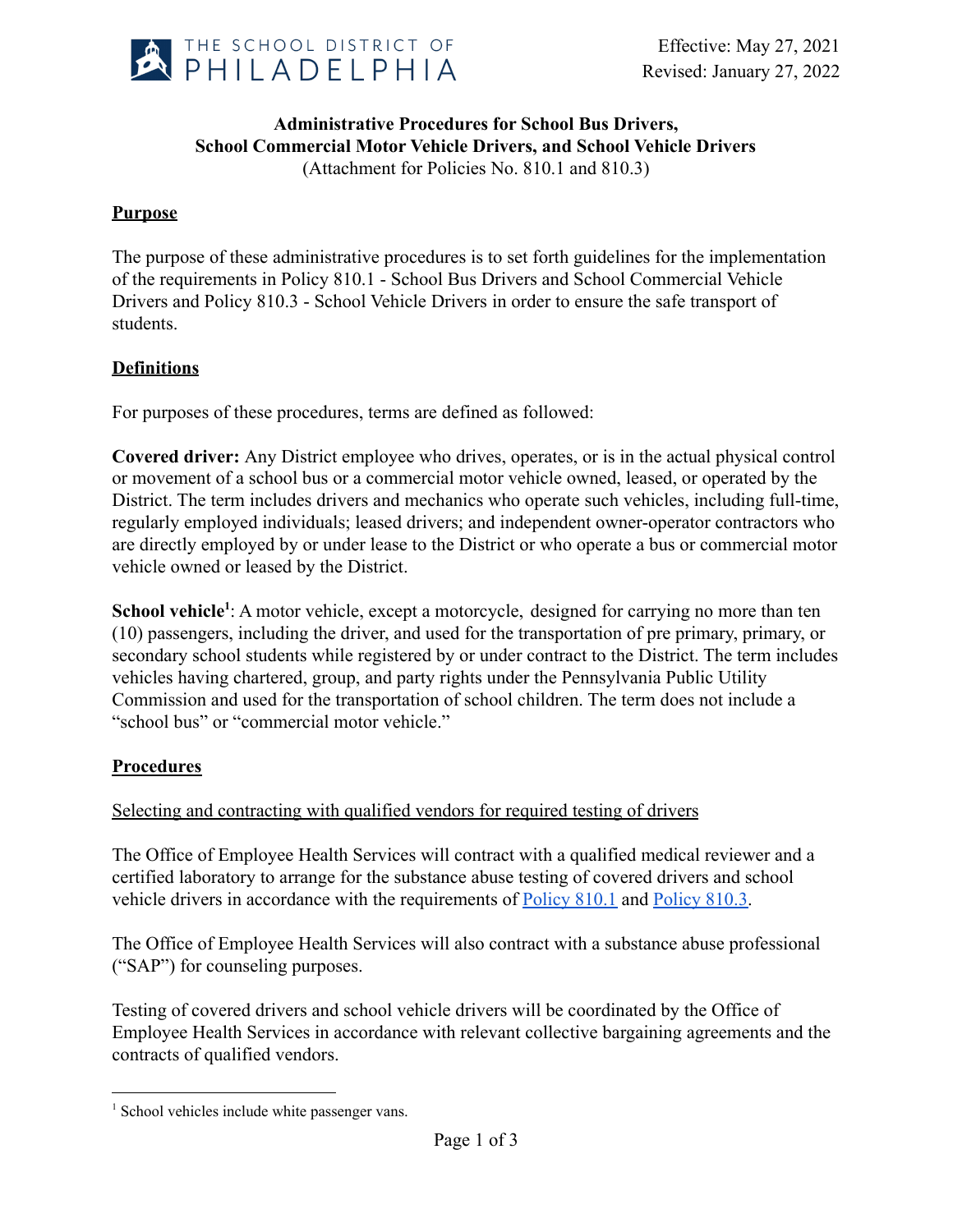

An employee in the Office of Employee Health Services acts as the designated employer representative ("DER") to receive and handle results of drug and alcohol tests.

### Maintenance of confidentiality

The Office of Employee Health Services shall maintain the confidentiality of the records of covered drivers and school vehicle drivers, in accordance with the collective bargaining agreement, law, regulations, and Board policy.

The Office of Vendor Management shall ensure that qualified vendors that employ covered drivers and school vehicle drivers shall also maintain confidentiality of all aspects of the testing process in accordance with law.

### Monitoring employee compliance

The Office of Talent Support Services will perform a query of the Federal Motor Carrier Safety Administration's Commercial Driver's License Drug and Alcohol Clearinghouse ("the Clearinghouse") during pre-employment screenings for each covered driver and school vehicle driver.

The Office of Employee Health Services will notify the Clearinghouse of positive substance abuse testing results for covered drivers when they occur, as well as for school vehicle drivers who have commercial driver's licenses.

The Department of Transportation Services will perform a query of the Clearinghouse prior to the covered driver or school vehicle driver being assigned a route or assignment. The Department of Transportation Services will also perform an annual query of the Clearinghouse and an annual check of Motor Vehicle Reports for each covered driver and school vehicle driver.

#### **Training**

During onboarding, the Office of Talent and the Department of Transportation Services provide covered drivers and school vehicle drivers with all Board policies related to transportation and employment.

The Office of Employee Health Services and the Department of Transportation Services will provide annual, mandatory substance abuse training to all covered drivers and school vehicle drivers. At this training, covered drivers and school vehicle drivers receive information and materials relevant to Board policies and administrative procedures and regulations regarding drug and alcohol testing.